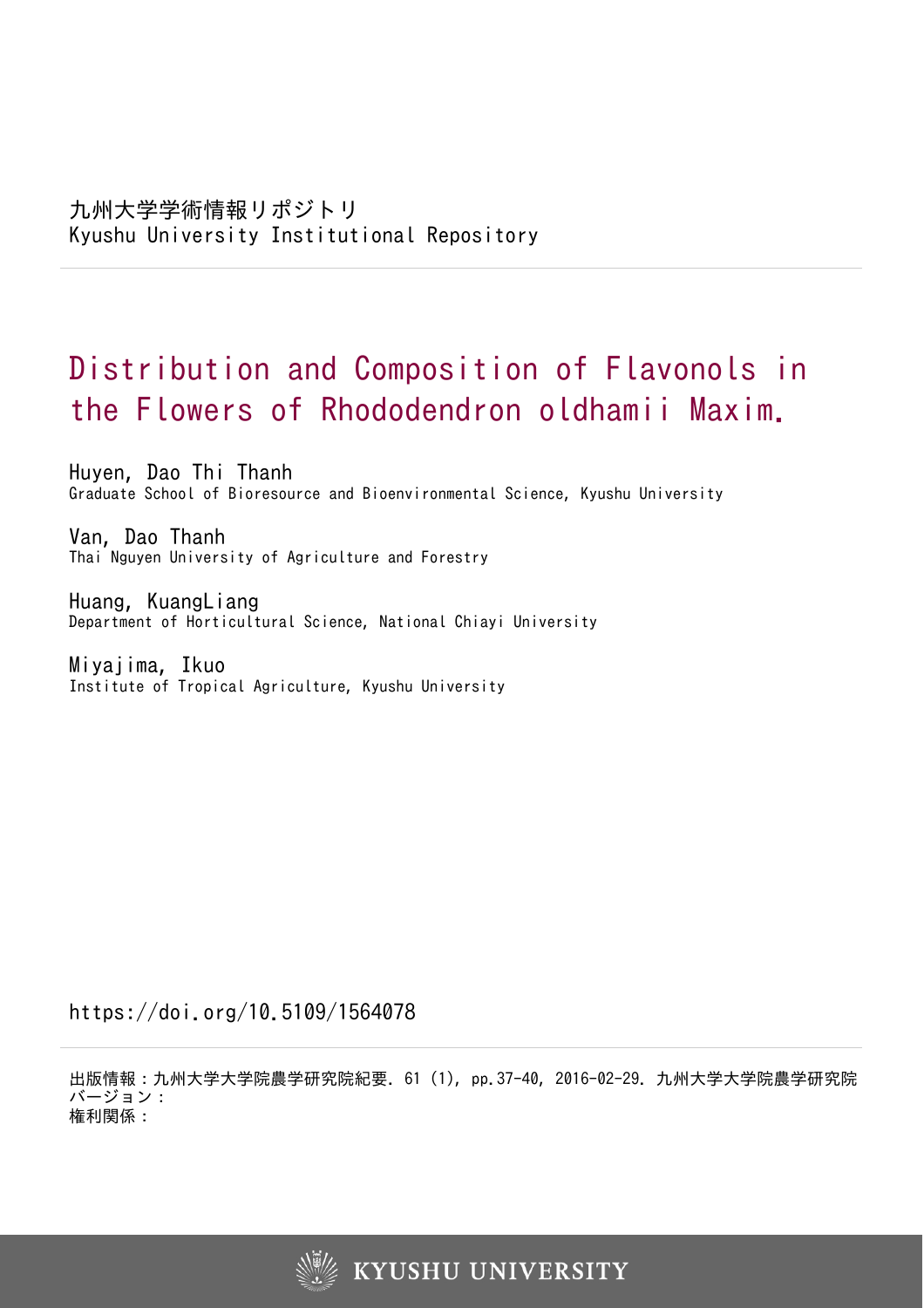# **Distribution and Composition of Flavonols in the Flowers of**  *Rhododendron oldhamii* **Maxim.**

# **Dao Thi Thanh HUYEN1 , Dao Thanh VAN2 , KuangLiang HUANG3 and Ikuo MIYAJIMA\***

Institute of Tropical Agriculture, Kyushu University, Fukuoka 812–8581 Japan (*Received November 9, 2015 and accepted November 19, 2015*)

*Rhododendron oldhami*i Maxim. is an endemic evergreen azalea in Taiwan and recently planted in Japan. This species is distributed from 150 m to 2,700 m above sea level. Red–flowered species with petal color ranging from orange to red normally contain only cyanidin series anthocyanins and no flavonols in their petals. However, the color of blotches on the upper lobe of the petals or at the base of the funnel is slightly reddish–purple that suggested the presence of flavonols. In *R. oldhamii*, cyanidin 3–arabinoside and cyanidin 3–galactoside are two major anthocyanins in both upper and lower petals but flavonols were only detected in the upper petals, specifically in the blotches areas, by HPLC analysis. Two major flavonols were identified as quercetin glycosides. The pH value of reddish–purple blotches was slightly higher than that of surrounding areas and lower petals. These results indicated that co–pigmentation between cyanidin glycosides and quercetin glycosides pigments associated with higher pH condition, causing reddish–purple color for blotches in *R. oldhamii* flowers.

**Key words**: anthocyanin, copigmentation, flavonol, *Rhododendron oldhamii*

## INTRODUCTION

*Rhododendron oldhamii* Maxim., classified in the subgenus Tsutsusi, is a subtropical broadleaf species endemic to Taiwan and was scientifically described for the first time in 1870 (Hsieh *et al*., 2013). This species is distributed from 150 m to 2,700 m above sea level, and the population size of it is the largest among all *Rhododendrons* in Taiwan. It is commonly used as important ornamental plants for gardens, street plantings or flowerpots because of the beauty of flowers and multiple flowering seasons per year.

*Rhododendron oldhamii* is semideciduous shrubs with red, brick–red or orange five–petal–lobe flowers and reddish–purple blotches on the upper insides of the petals (Fig. 1). Pigment components of some red flowered species such as *R. simsii, R. indicum* and *R. oldhamii* flowers have been reported to be cyanidin 3–galactoside and cyanidin 3–arabinoside as two major anthocyanins in whole flower petals (Hang *et al*., 2011). However, the development of the reddish–purple color of blotches in *R. oldhamii* has not been well analyzed and explained. In azaleas, it is well–known that co–pigmentation between anthocyanins and flavonols has a bluing effect for flower color (Asen *et al*., 1971; De Loose, 1978). Reddish–purple blotches of *R. oldhamii* suggest the existence of kind of co–pigments, which should be revealed.

The purpose of this study is to clarify the distribution and composition of pigments in reddish–purple



**Fig. 1.** Full opened *Rhododendron oldhamii* flowers. Bar indicates 1 cm.

blotches of *R. oldhamii* petals by anatomical and chromatographic methods.

# MATERIALS AND METHODS

### **Plant materials**

Full–opened *R. oldhamii* flowers were collected at Kyushu University greenhouse. A part of fresh petals was used for microscopic observation of the cross–sections. The remaining was separated into upper and lower petals, and each part of petals was boiled at 100˚C for 5 seconds and immediately cooled in water. Then the samples were dried in the forced convention oven overnight at 50˚C . The dried samples were stored in a desiccator at 4˚C until using for pigment analysis.

<sup>1</sup> Graduate School of Bioresource and Bioenvironmental Science, Kyushu University, Fukuoka 8128581 Japan

<sup>&</sup>lt;sup>2</sup> Thai Nguyen University of Agriculture and Forestry, Thai Nguyen 252161, Vietnam

<sup>3</sup> Department of Horticultural Science, National Chiayi University, Chiayi 60004, Taiwan, ROC.

<sup>\*</sup> Corresponding author: (E–mail: imiyajima@agr.kyushuu.ac.jp).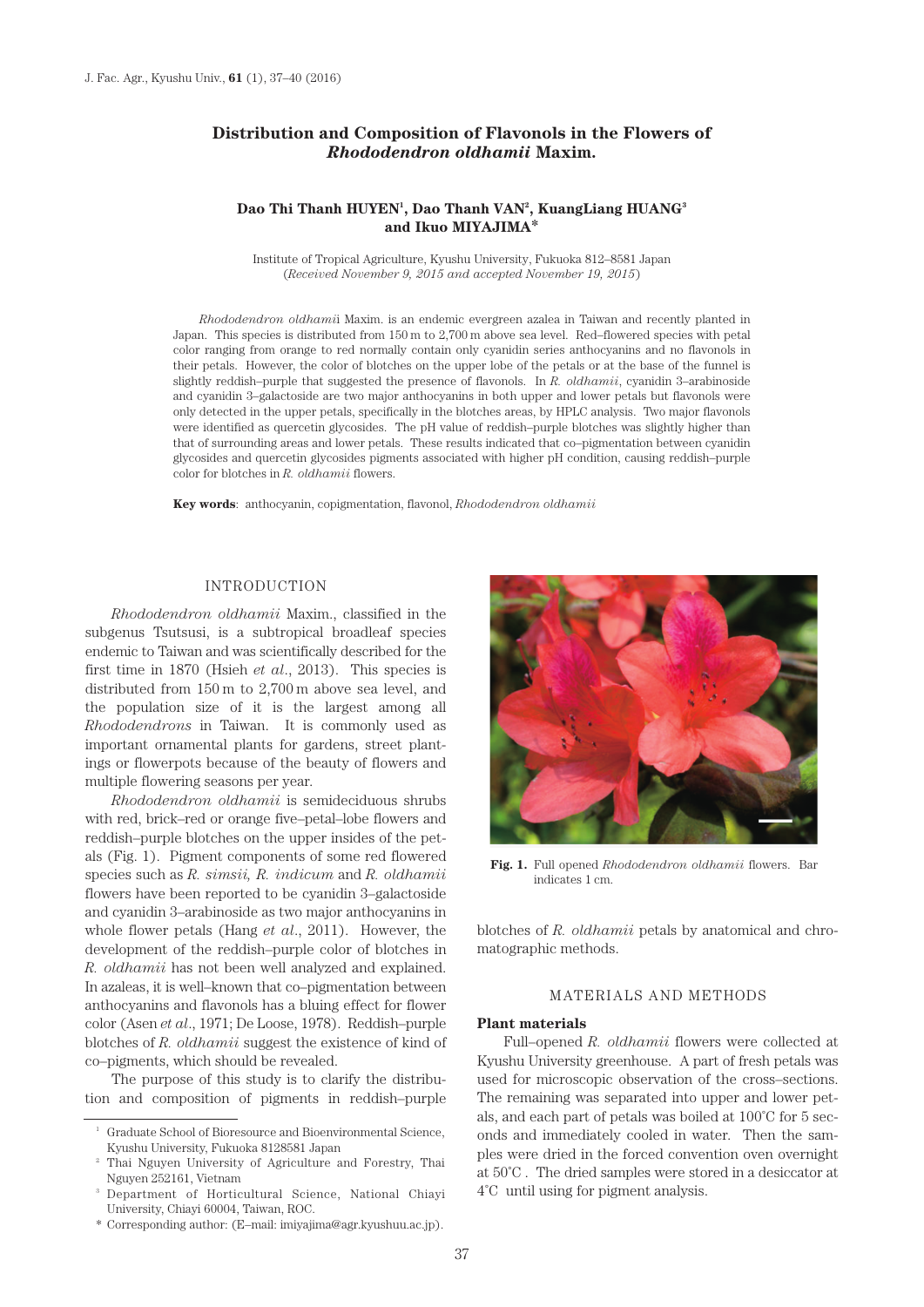# **Microscopic observation of pigment distribution and absorption spectra of fresh petals**

Upper and lower petals of fresh flowers of *R. oldhamii* were cut into small squares at the center positions and fixed using 5% agar in the petri dish. Then they were sliced using a microslicer (DTK–1000, Dosaka EM; Kyoto, Japan) at a thickness of  $150 \,\mu$ m. After slicing, cross–sections were observed under an optical microscope (Leica DM–2500; Leica Microsystems GmbH, Wetzlar, Germany).

## **HPLC analysis**

Dried petals (ca. 50 mg) of *R. oldhamii* were soaked overnight with 50% HOAc–H<sub>2</sub>O. After filtration, analytical HPLC was conducted on a LC–20AD pump (Shimadzu, Kyoto, Japan), using a Cosmosil  $5C_{18}$  MS–II column (4.6)  $\phi \times 250$  mm; Nakalai Tesque, Kyoto, Japan) at 40°C with a flow rate of 1 mL·min–1, and monitoring at 520 nm and 360 nm for anthocyanins and flavonols, respectively. A linear gradient elution was applied for 40 min from 20 to 85% solvent B (1.5% H<sub>2</sub>PO<sub>4</sub>, 20% HOAc, 25% MeCN in  $H<sub>2</sub>O$ ) in solvent A (1.5%  $H<sub>3</sub>PO<sub>4</sub>$  in  $H<sub>2</sub>O$ ).

#### **Identification of pigments**

Two–dimensional thin layer chromatography (TLC) was carried out on cellulose–coated glass plates (Merck, Darmstadt, Germany) using two mobile phases: BAW  $(1-\text{BuOH/HOAc/H}_2O, 4:1:2, v/v/v)$  and 10% HOAc. The plates were observed under the UV light (365 nm), and the color of all spots was recorded. Subsequently, each spot was collected from the TLC plates, and dissolved using MeOH for HPLC analysis.

### **Isolation of major flavonols**

Dried petals (ca. 0.7 g) of *R. oldhamii* were soaked overnight with 100% MeOH. After filtration, preparative HPLC was performed on an LC–6AD system (Shimadzu, Kyoto, Japan), using a Cosmosil  $5C_{18}$  AR column (20  $\phi \times$ 250 mm; Nakalai Tesque, Kyoto, Japan) at 40˚C with a flow rate of  $9 \text{ mL-min}^{-1}$ , and monitoring at  $360 \text{ nm}$  for isolation of major flavonol peaks. A linear gradient elution was applied for 40 min from 50 to 85% solvent B (10% formic acid,  $40\%$  MeCN in H<sub>2</sub>O) in solvent A  $(10\%$  formic acid in H2O). Major peaks were obtained using a fraction collector.

#### **Identification of flavonol aglycones**

Each purified flavonol was acid hydrolyzed by 2N HCl at  $100^{\circ}$ C for 90 min. The flavonol aglycones were co– chromatographed with authentic standard flavonols aglycones such as myricetin, quercetin and kaempferol, by HPLC with constant flow of 75% solvent A (0.1 M HOAc): 25% solvent B (MeCN). The HPLC system, column, and flow rate were the same as mentioned above (*HPLC analysis*). Wavelength was set at 360 nm.

#### **pH measurement**

Fresh flowers of *R. oldhamii* were separated into blotches, surrounding areas of botches and lower petals. The pH value of squeezed juice of each part was determined using a compact pH meter (TWIN pH waterproof B–212; Horiba Ltd., Kyoto, Japan). Five flowers were measured as replications.

#### RESULTS AND DISCUSSION

# **Distribution of pigmented cells in the petals of** *R. oldhamii* **flowers**

Blotches of *R. oldhamii* flowers showed numerous reddish–purple pigmented cells, which accumulated in the adaxial epidermis of upper petals (Fig. 2B). On the other hand, red colored cells were distributed in the epidermis of both upper and lower petals (Fig. 2B, C). The upper epidermis of blotch areas was flat, and the shape of reddish–purple pigmented cells was not different from that of red pigmented cells. Generally, blotches in flowers of *Rhododendron* species contain stronger colored cells in the adaxial subepidermis rather than in epidermis. (Pecherer, 1992). The same results were observed in the transverse section of red blotches in *R. schlippenbachii* flowers. While light pink colored cells accumulated in the upper epidermis, red pigments were distributed in subepidermal cells (Yamagishi and Akagi, 2013). In *R. oldhamii* flowers, reddish–purple pigmented cells are only distributed in adaxial subepidermis of blotches areas.



**Fig. 2.** Cross–sections of flower petals of *R. oldhamii*. A: Whole flower, B: Cross–section of upper petal, C: Cross–section of lower petal. White lines in the photo A indicate sliced positions. Arrows in the photo B indicate reddish–purple cells. Bars: photo A=

#### **Pigment composition in flower petals**

1 cm, photo B and  $C = 20 \mu m$ .

Both upper and lower petals contained two major anthocyanins (Fig. 3A). These two anthocyanin pigments were reexamined and confirmed to be cyanidin 3–galactoside (Cy 3Ga) and cyanidin 3–arabinoside (Cy 3Ar) as previously reported in red flowered *R. simsii* and *R. oldhamii* as well (Hang *et al*., 2011). At the absorbance of 360 nm, two major peaks were detected in upper petals, while no major peak was detected in lower petals (Fig. 3B). Thus, these two flavonoids seem to be present only in upper petals of *R. oldhamii* flowers.

To identify these two major flavonoids in upper petals, two–dimensional TLC was carried out. Eight discrete spots appeared in the TLC plates (Fig. 4) and color properties were recorded under visible and UV light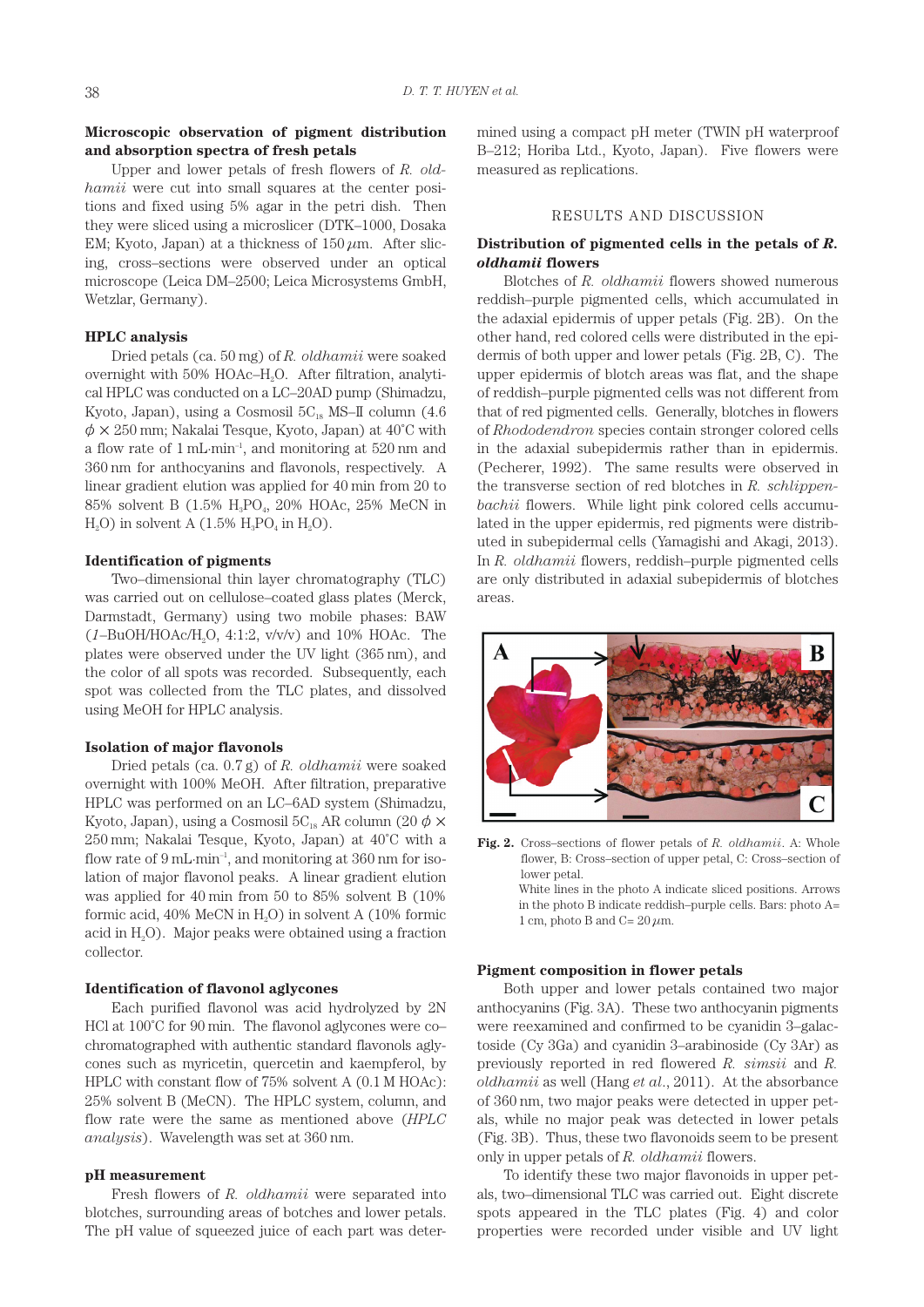| Spot No.       | Rf value $(\times 100)$ |             | Color in      |             |
|----------------|-------------------------|-------------|---------------|-------------|
|                | BAW <sup>1</sup>        | $10\%$ AcOH | Visible light | UV-light    |
| 1              | 17                      | 22          | Red-lilac     | Violet      |
| $\overline{2}$ | 48                      | 14          | Red-lilac     | Violet      |
| 3              | 65                      | 20          | Pale brown    | Yellow $F3$ |
| $\overline{4}$ | 76                      | 30          | Pale brown    | Yellow F.   |
| 5              | 75                      | 48          | $-2$          | Blue F.     |
| 6              | 39                      | 50          |               | Blue F.     |
| 7              | 64                      | 66          |               | Blue F.     |
| 8              | 37                      | 70          | -             | Blue F.     |

**Table 1.** Rf values and color properties of spots of pigments extracted from *R. oldhamii* flowers and separated by two–dimensional thin layer chromatography

<sup>1)</sup>  $1-\text{BuOH/HOAc/H}_{2}$  = 4:1:2, v/v/v

<sup>2)</sup> colorless.

3) fluorescent.



**Fig. 3.** HPLC profiles of the extracts from upper and lower petals of *R. oldhamii* at 520 nm (A) and 360 nm (B).

(Table 1). Spot numbers 1 and 2 expressed red–lilac color under visible light and violet under UV light. This result suggested that they were two major anthocyanins (Cy 3Ga and Cy 3Ar). In addition, spots 3 and 4 appeared pale brown under visible light, and showed yellow florescence under UV light. Spethmann (1980) investigated flavonoids of Rhododendron flowers, and reported that some flavonol glycosides, such as quercetin 3–arabinoside, quercetin 3–rhamnoside or kaempferol 5–methylether, appeared brown or pale brown under visible light and colored greenish–yellow to yellow florescence under UV light on TLC plate. These findings suggested that spots 3 and 4 are flavonols. The HPLC analysis of spots 3 and 4 was carried out after collection and extraction from TLC plate. From HPLC analysis, spots 3 and 4 coincided with two major peaks in upper petals (Fig. 3B).

Next, these two major peaks in upper petals were isolated by preparative HPLC and acid hydrolyzed using 2N HCl. HPLC analysis showed that two major peaks



**Fig. 4.** Two–dimensional thin layer chromatogram of MeOH extract from upper petals of *R. oldhamii*  flowers. BAW (*1*–BuOH/HOAc/H2O, 4:1:2, v/v/v). See Table 1 for color properties of spots.